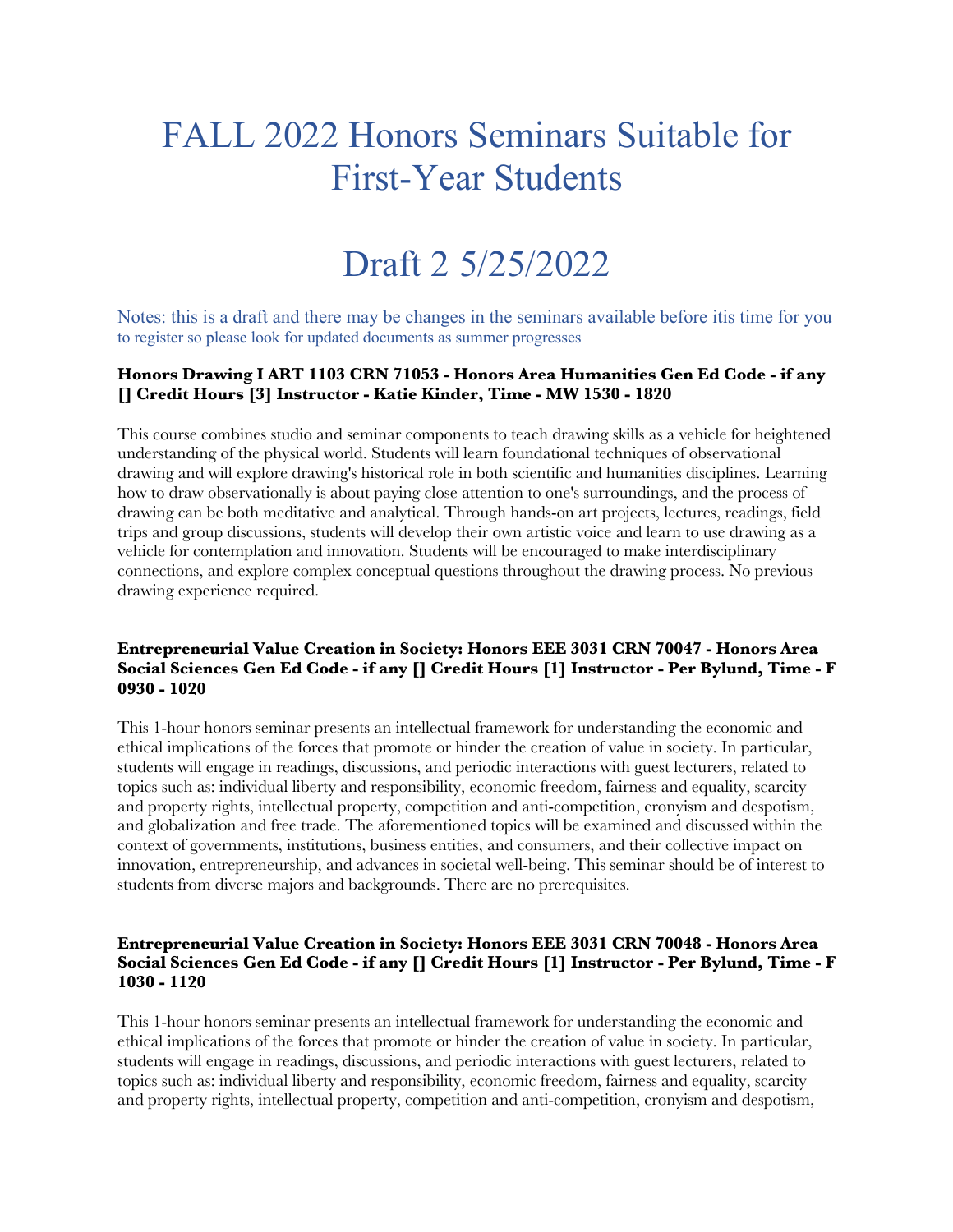and globalization and free trade. The aforementioned topics will be examined and discussed within the context of governments, institutions, business entities, and consumers, and their collective impact on innovation, entrepreneurship, and advances in societal well-being. This seminar should be of interest to students from diverse majors and backgrounds. There are no prerequisites.

#### **Honors Mythology (H) ENGL 3123 CRN 71454 - Honors Area Humanities Gen Ed Code if any [H] Credit Hours [3] Instructor - Cynthia Rogers, Time - TR 0900 - 1015**

In this course, we will read Greek and Roman Mythology-ancient stories that tell about heroes, heroines, monsters, gods, goddesses, and the founding of nations. We will explore how the cultures around the classical Mediterranean created these stories to investigate humanity's desires, courage, community, justice, and faith. Understanding this network of compelling and enduring stories will enable us to also look at the inheritance of these ideas in our own art, literature, and culture.

# **Lifespan Human Development (S): Honors HDFS 2113 CRN 69797 - Honors Area Social Sciences Gen Ed Code - if any [S] Credit Hours [3] Instructor - Whitney Bailey, Time - TR 0900 - 1015**

Study of human development within diverse family systems. Taught from a life span perspective.

# **Plantation to Plate: Sugar, Bananas, and Coffee in America: Honors (H) HIST 2513 CRN 70457 - Honors Area Humanities Gen Ed Code - if any [H] Credit Hours [3] Instructor - Sarah Foss, Time - TR 0900 - 1015**

Sugar, bananas, and coffee are predominant staples in our diet. Inexpensive and abundant, and seemingly harmless, these three tropical commodities have drastically shaped the producing societies, and they have created huge industries and food cultures in the consuming countries. Our focus will be on the U.S. and Latin America, and we'll tackle topics such as fair trade, environmental issues, slavery, migration, marketing and culture, foreign policy, and capitalism. Our sources include declassified CIA documents, 1960s advertisements, historical photographs, firsthand narratives, recent investigative journalism and court cases, and documentary film. Classes are structured to be a combination of lecture and discussion, and assignments include reading response essays, a newspaper journal, and a final creative project. By the end of the semester, you will be more knowledgeable about historical and present-day Latin America, the ways that commodities and the history of their exchanges shape our lives and eating habits in the present, and how you can make more informed consumption decisions.

#### **Mythology and Religion: Honors HIST 3980 CRN 70697 - Honors Area Humanities Gen Ed Code - if any [] Credit Hours [3] Instructor - Tonia Nash, Time - TR 1200 - 1315**

This course, specifically designed for honors students, uses myths from Mesopotamia, Egypt and Canaan from the third to the first millennia B.C. as a starting point for considering the fundamentals of ancient polytheistic religions in these regions. This course places religion and myth within a historical context. We will also read some prayers, letters to gods and treaties to see how religion permeated ancient life. The course is writing intensive: students must have passed Comp I to enroll.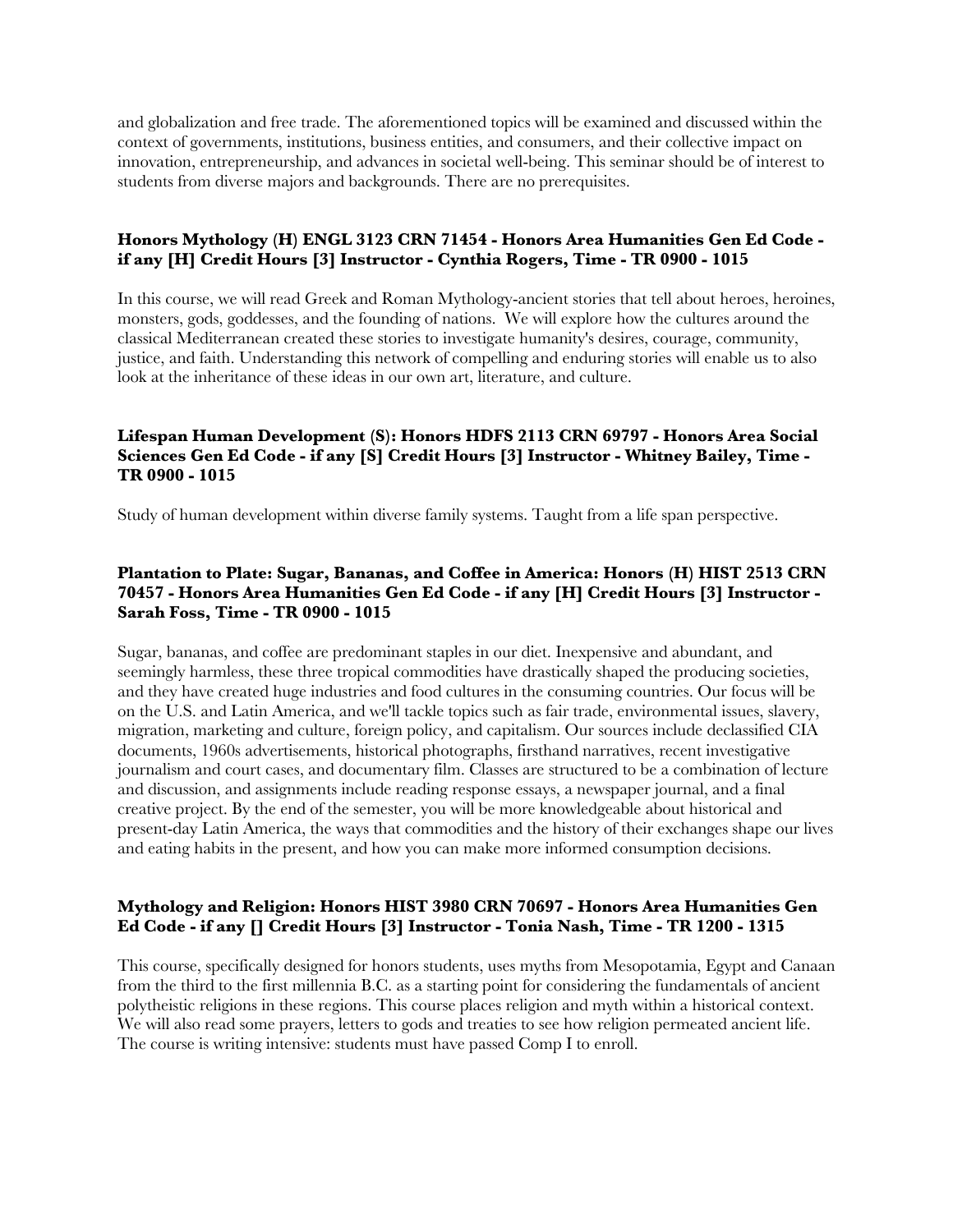#### **Future of Veterinary Medicine: Honors HONR 1000 CRN 61546 - Honors Area STEM Gen Ed Code - if any [] Credit Hours [1] Instructor - Brianne Taylor, Time - T 1500 - 1550**

Future of Veterinary Medicine This seminar will focus on career opportunities for veterinarians in the 21st century. Veterinarians from several career areas will discuss with students the opportunities and training programs available to prospective veterinarians. Contemporary issues facing the profession will also be discussed.

# **They Wouldn't Put It on the Internet if It's Not True: Information Literacy in Post-Truth Era: Honor HONR 1000 CRN 64414 - Honors Area Social Sciences Gen Ed Code - if any [] Credit Hours [3] Instructor - Holly Reiter, Time - MWF 0930 - 1020**

This course provides an overview of essential concepts and skills needed for success in navigating an increasingly uncertain and perilous information landscape. Awareness of, access to, and quality of information have demonstrable impacts on social, economic, academic, and political well-being. This course will address issues of access, use, creation, and dissemination of information and how it affects particular populations of people, with an emphasis on historically marginalized and underrepresented groups. Students will learn to locate, access, use, evaluate, organize, create, and present information effectively for personal and academic research needs. Students will examine biases within each of those paying particular attention to issues of race, gender, class, sexuality, ethnicity, and other personal, political, and socioeconomic factors. Students will also improve their understanding of authority and trust, value of information, the nature of scholarly conversation, and the nature of inquiry and exploration.

#### **Practical Law for the Modern Citizen: Honors HONR 1000 CRN 65869 - Honors Area Social Sciences Gen Ed Code - if any [] Credit Hours [1] Instructor - William Holmes, Time - T 0900 - 0950**

The goal of this course is to give students an overview of the law. This is relevant for all citizens. It applies to social, legal, and career aspects of their lives. Finally, students will emerge from this class confident in their abilities, knowing that they have a better basis for meeting any challenge life or the law presents them. This survey will review excerpts from important ancient and historical texts which provided a basis for the foundation of American Law. In particular, there will be a focus on the Declaration of Independence, the Constitution, and the Bill of Rights. Furthermore, students will read representative examples of some of the most important speeches and legal arguments in American history.

#### **Class, Inequality and Democracy: Honors HONR 1000 CRN 66646 - Honors Area Social Sciences Gen Ed Code - if any [] Credit Hours [3] Instructor - Joshua Jansa, Time - MWF 0930 - 1020**

In the United States, the richest three Americans-Bill Gates, Jeff Bezos, and Warren Buffet-hold as much wealth as the poorest 160 million Americans. That's a higher level of economic inequality than colonial times. Can American democracy survive when there is such inequality between citizens? In answering this question, this course addresses why inequality matters, why it has risen in recent years, how income affects political participation, and why there is a persistent race and gender wealth gap. The ultimate goal is to understand the impact of inequality on the health of democracy, including whether the poor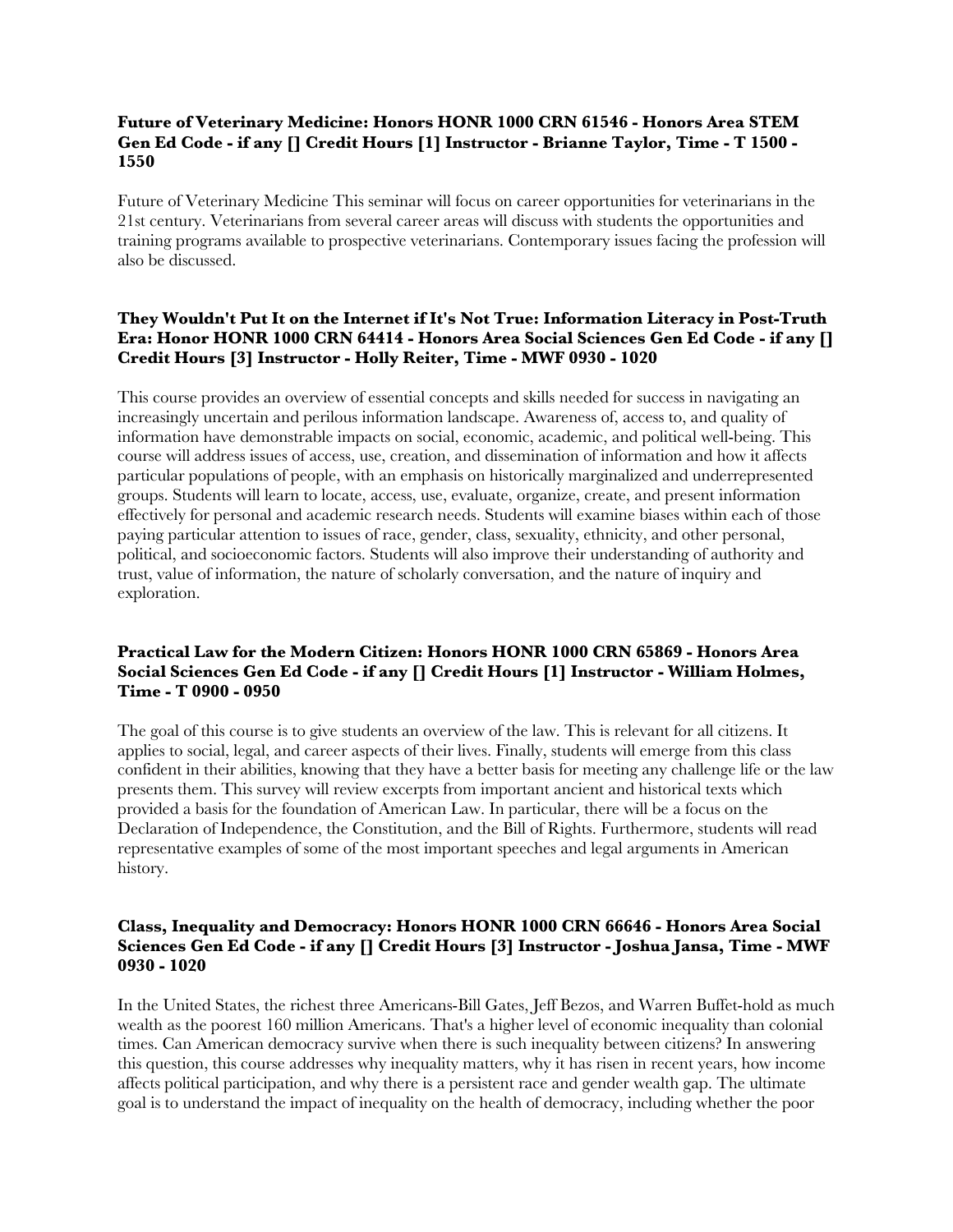and working class have equal voice in the policy process and whether increased inequality has fostered resentment, authoritarianism, and populism in American elections. students will learn about the course topic through data and narrative. Students will explore quantitative data and statistical estimates related to inequality. The goal is for students to leave the course with a basic ability to comprehend applied data and statistics. Students will also read about people's experiences with poverty and inequality.

#### **Living in Space: Honors HONR 1000 CRN 66649 - Honors Area STEM Gen Ed Code - if any [] Credit Hours [3] Instructor - Kathryn Gardner-Vandy, Time - TR 1500 - 1615**

To explore the multi-faceted concept of human beings living in space, students will begin by asking STEM-oriented questions. Topics include propulsion, orbital mechanics, psychology, medical physics, textile design, agricultural engineering, mechanical and aerospace engineering, and Earth and planetary sciences. In the second part of the course, students will work as a team to design a long-term human space mission and present their proposed mission idea.

#### **Windows on the World: Honors HONR 1000 CRN 66651 - Honors Area Social Sciences Gen Ed Code - if any [] Credit Hours [1] Instructor - Jessica Sullins, Time - T 1630 - 1720**

"Windows to the World" is a one-hour seminar, 4:30 Tuesdays, designed for ambitious students who might become applicants/nominees for major national and international scholarships such as: Rhodes, Marshall, Goldwater, Gates-Cambridge, Udall, Mitchell, Fulbright, and more. Students will learn about such opportunities as well as participate in weekly discussions based on current events, carried out in a rigorous debate/interview context, serving as both presenters (once) and interview panels (weekly). All students will submit a personal/policy essay, characteristic of one written for national competition, at the end of the semester to be evaluated by Jessica Sullins (Henry Bellmon Office Scholar Development. Final credit for the course depends on students' participation and completing the major activities described above.

#### **Science and Human Imagination: Honors (H) HONR 1000 CRN 66652 - Honors Area Humanities Gen Ed Code - if any [H] Credit Hours [3] Instructor - Doren Recker, Time - MWF 1230 - 1320**

The first half of the semester will cover scientific examples concerning astronomy and physics from the Scientific Revolution and the 20th century (Copernicus, Kepler, Galileo, Newton, Special Relativity), and the 2nd half will cover Darwinian Evolution and Mendelian Genetics. Literary and artistic works influencing or influenced by these scientific works will be covered immediately following the relevant scientific cases, so comparisons and contrasts in approach and justification can be highlighted. Examples of relevant work in the Humanities include Romantic Poetry, Frankenstein, works exploring "hereditary" traits (Ibsen's Ghosts), scientific rationality and technology generally (Kafka), or specific scientific ideas (short stories by Borges, Impressionism, Cubism).

#### **Secret Life and Turbulent Future of Water: Honors (S) HONR 1000 CRN 66909 - Honors Area Social Sciences Gen Ed Code - if any [S] Credit Hours [3] Instructor - Gary Lavanchy, Time - MWF 0930 - 1020**

Despite our intimacy with water, our dependence upon it, and water's apparent simplicity, there are a lot of surprises in the story of water. This Honors Seminar will take first year students through the journey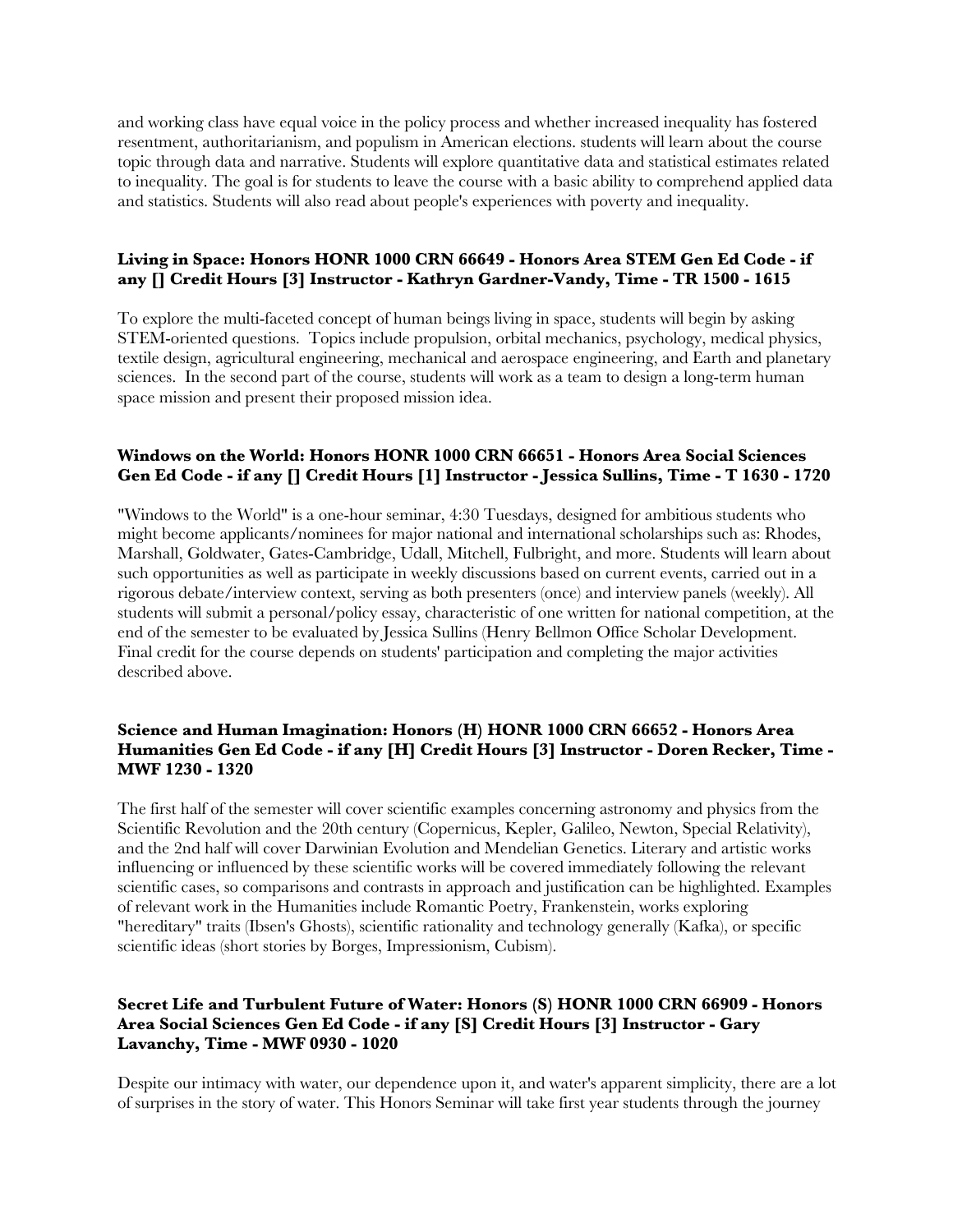of water - both as a physical substance and as a touch point with humanity. This class uses engaging readings, lectures, case studies, and lively class discussion to explore and understand the nature of water and the often complex interactions society has with water. At its core, this class is about water literacy and the implications of global and local changes in climate to the hydrosocial cycle.

#### **The Poetics of Pop Culture: Honors (D) HONR 1000 CRN 69522 - Honors Area Humanities Gen Ed Code - if any [D] Credit Hours [3] Instructor - John Andrews, Time - TR 0900 - 1015**

Is Beyoné a poet? Does Arnold Schwarzenegger deserve an Ode? What would The Lion King read like in verse? While the vast lineage of poetry consistently engages popular culture (and vice versa), this course will examine 21st century poets who employ pop culture in their work. Specifically, we will look at poets whose work explores issues of gender, race, ethnicity and class by engaging contemporary American pop culture. Assuming no previous experience with poetry or poetics, this course welcomes students from all majors. Instead of approaching poetry with predefined theories, the work of this course will be reverse engineering contemporary poetry, that engages popular culture, toward understanding the art of poetic craft.

#### **Nutrition Misinformation in the Digital Age: Honors HONR 1000 CRN 69746 - Honors Area Social Sciences Gen Ed Code - if any [] Credit Hours [3] Instructor - Lauren Amaya, Time - TR 1200 - 1315**

This course is designed to provide an introduction to evidence-based nutrition information with everyday examples that can be incorporated into students' lives, regardless of their field of study. Students will learn about a variety of popular nutrition topics and will learn how to differentiate nutrition fact from fiction. Information learned in the course has the potential to impact students so that they may practice their newfound skillset with friends and family to enhance the health and well-being of their communities.

#### **Policy-making In Times of Crisis: Honors HONR 1000 CRN 71030 - Honors Area Social Sciences Gen Ed Code - if any [] Credit Hours [1] Instructor - Jerome Loughridge, Time - W 0830 - 0920**

In order to build a theoretical framework for policy analysis, we will use readings on three periods of extraordinary challenge: The Great Depression, the Cuban Missile Crisis and 9/11. The Great Depression since it provides an opportunity to familiarize students with the Dust Bowl and link it to our Oklahoma history; the Cuban Missile Crisis because of a) the availability of an extraordinary book covering policy in that period by Graham Allison, and b) the accessibility of the events as presented in the movie, "Thirteen Days"; and 9/11 . The instructor will be able to bring some inside perspective, having worked in the White House and for the Secretary of Defense in the near aftermath of the crisis Having built a framework for understanding policy-making during the first half-dozen sessions, we will review of the ongoing COVID-19 policy response, using the Oklahoma experience as a case study. Given the instructors access to individuals central to Oklahoma's response - his own experience in leading a portion of the policy enterprise - we anticipate having multiple guest speakers with first-hand knowledge of the State's pandemic response.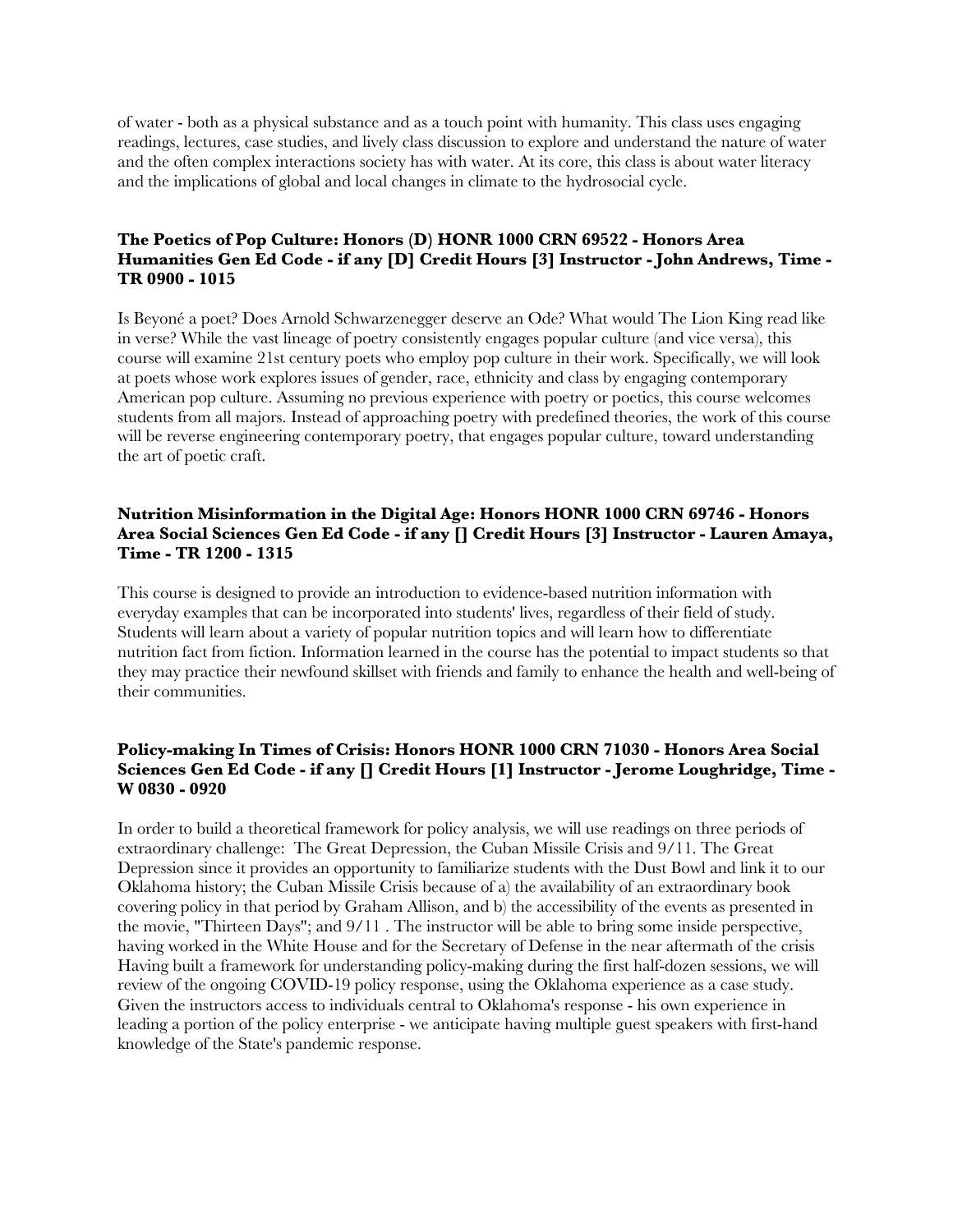#### **The Case Study: Crime, Medicine, and Modern Society Honors HONR 1000 CRN 71038 - Honors Area Humanities Gen Ed Code - if any [] Credit Hours [3] Instructor - Jessica Resvick, Time - TR 1030 - 1145**

What does Sherlock Holmes have in common with Sigmund Freud? What unites binge-worthy Netflix fare with Charles Dickens? This course investigates the case study, which plays a crucial role in criminal, legal, and medical contexts alike. While case studies are familiar from tv series or podcasts, the form has a rich literary history. We will survey works from a range of national traditions, examining the features of the case that enable it to operate in and across multiple genres and fields. Our discussions will center on questions of epistemology and form, as we ask what kind of knowledge cases transmit and how they transmit it. Do they depict exceptional phenomena, or do they seek to delineate the qualities that are representative of a given phenomenon? Who has the authority to tell stories about whom? Why are cases so often relayed in serial form? Works by Dickens, Poe, Kafka, Lang, Herzog, hooks, Tolstoy, Reed, Sacks, and others. - By the end of the semester, you will be familiar with the defining features of the case study as well as some of the most famous examples of the genre. Essays and discussion prompts will help you become more adept at formulating and supporting claims in both written and oral form.

#### **Tornadoes in American Culture: Honors (H) HONR 1000 CRN 71039 - Honors Area Humanities Gen Ed Code - if any [H] Credit Hours [3] Instructor - Stephanie Miller, Time - TR 1200 - 1315**

This honors seminar will offer the opportunity to analyze ideas about tornadoes in relation to historical and contemporary American cultures. We will look at how tornadoes shape regional identities, produce diverse narratives, and influence art, literature and film.

#### **Remembering the Sixties: Honors (H) HONR 1000 CRN 71263 - Honors Area Humanities Gen Ed Code - if any [H] Credit Hours [3] Instructor - William Decker, Time - MW 1430 - 1545**

Examining both fictional and nonfictional accounts of events that defined the 1960s (Civil Rights Movement, political assassinations, Vietnam War, counterculture, public protest, Woodstock, moon landing, Manson murders, and so on), we will consider the many different and contradictory narratives that contribute to our idea of what happened during this momentous decade and how we understand its legacies. In addition to works by Ken Kesey, James Baldwin, Alice Walker, Joan Didion, Tim O'Brien, and Robert Stone, we will view films and television programs that depict the period. As well, each week we will set aside time to sample the music that provided the period's narrative soundtrack.

#### **Eloquent Persuasion for the 21st Century: Honors HONR 1000 CRN 71505 - Honors Area Social Sciences Gen Ed Code - if any [] Credit Hours [2] Instructor - William Holmes, Time - TR 1030 - 1120**

This course is designed to teach students of the Post-Internet Age how to communicate through oral presentation and speeches, to counter what is becoming the lost art of verbal communication. From the most informal and commonplace situations, to the most formal platforms on the national and international scale, this will give them a familiarity with the world's most significant speeches which shaped modern civilization. Reading those words will also bring historical figures to life. Building on that foundation, they will then prepare, write, and practice speaking in class. This will give them the confidence that only experience and detailed critiques will provide. It will show the power of precise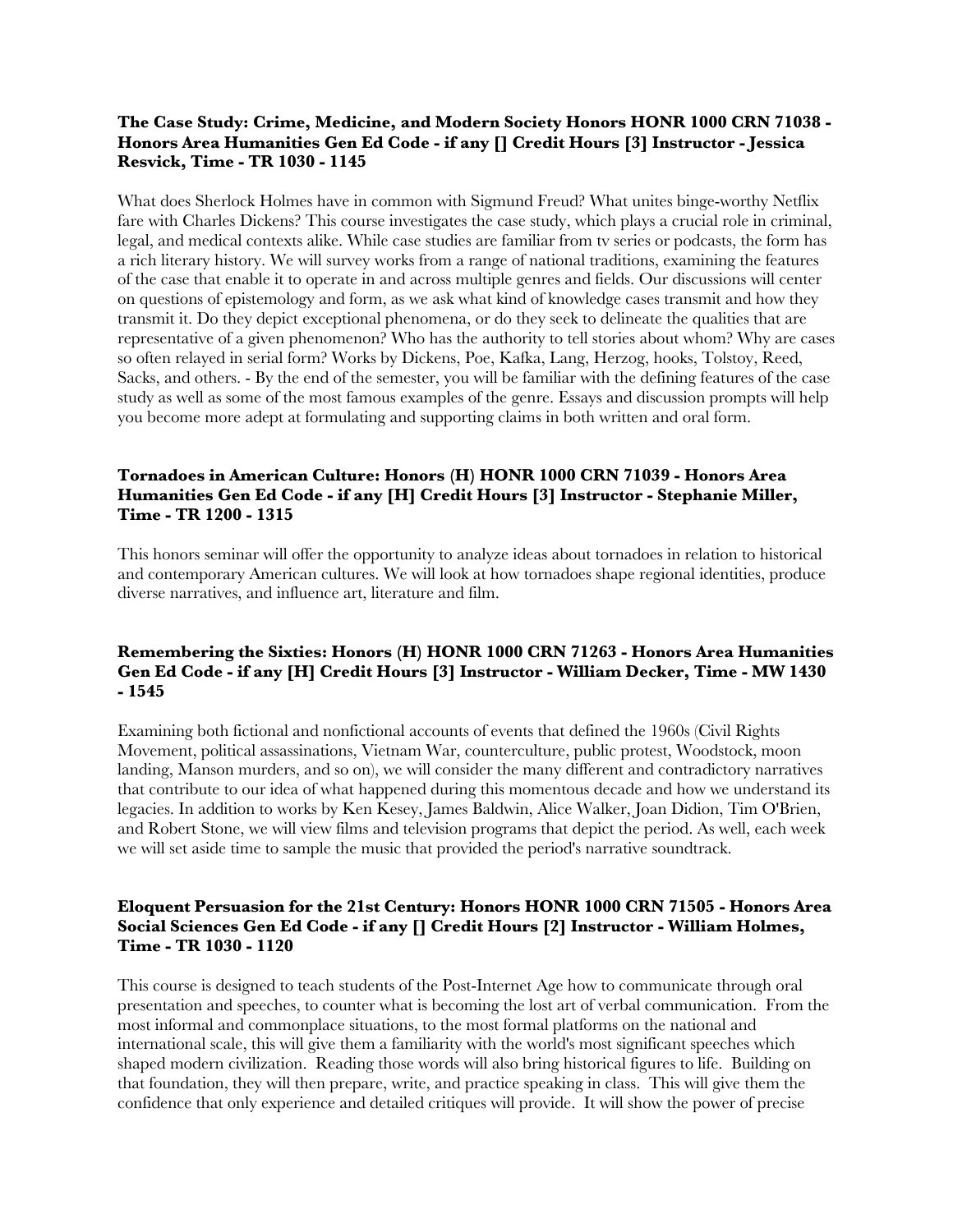writing, as Abraham Lincoln's Gettysburg Address, for example, demonstrated in only 272 words. All students will eventually give a prepared speech at some time in their lives, making this an invaluable tool.

#### **The Nature of Science: Honors HONR 1000 CRN 71518 - Honors Area STEM Gen Ed Code - if any [] Credit Hours [3] Instructor - Wesley Stroud, Time - M 1845 - 2130**

No matter your major or background, this course offers everyone a chance to reconnect with the sciences. We will explore and observe the natural world to better understand, value, and protect life on our planet. You will utilize forms of scientific inquiry and their applications across multiple disciplines including: Earth and Space Science, Agriculture, Botany, Ecology, Natural Resource Management, Engineering and Citizen Science. You will visit local conservation areas, conduct field work to collect observational data, and join in an outdoor cookout where we will look at the moon, planets, and stars through telescopes. This course will highlight the importance of your skills and interests to help you find your voice and role within the sciences.

#### **Place-As-Text Seminar (H) HONR 1133 CRN 71692 - Honors Area Humanities Gen Ed Code - if any [H] Credit Hours [3] Instructor - John Andrews, Time - TR 1630 - 1745**

Place-as-Text is a curriculum developed and taught by honors colleges and programs around the country. These courses focus on a place, often a city, and explore life and culture there through immersive, experience-based activities. Students will learn to observe closely, "read" what they encounter and experience, and independently analyze how cultural ideas create real living conditions. Prerequisite(s): Honors College Participation.

#### **Ethical Issues Across Cultural Perspectives: Honors (H) HONR 2063 CRN 61740 - Honors Area Humanities Gen Ed Code - if any [H] Credit Hours [3] Instructor - Apple Igrek, Time - TR 1500 -** 1615

Ethical Issues Across Cultural Perspectives An introduction to reasoned methods of evaluating ideas and arguments as they pertain to ethical issues from a global perspective. Concepts including obligation, justice, and ethnicity from Lao Tzu, Maimonides, Kant, and Indian wisdom stories. Environmentalism, technology, and cultural knowledge.

#### **The Story of Lizzie Borden: Axe Murder in American Culture Honors (DH) HONR 2073 CRN 65825 - Honors Area Humanities Gen Ed Code - if any [DH] Credit Hours [3] Instructor - Stephanie Miller, Time - TR 1030 - 1145**

In 1892, Lizzie Borden was accused of killing her father and stepmother with an axe. She was eventually acquitted, but her story had captured the American cultural imagination. This course will take a chronological approach to the history of the Lizzie Borden story as it evolves from news reports contemporaneous to the case through broadsides and early true-crime takes to fictionalized versions in the form of short stories, poems, novels, plays, a ballet, an opera, and multiple film versions. Specifically, we will consider how changing concepts of gender shape the way in which the story gets told in different media and in different moments in American history. Ultimately, we will ask what it says about American culture that - for better or for worse - we simply cannot let Lizzie go!